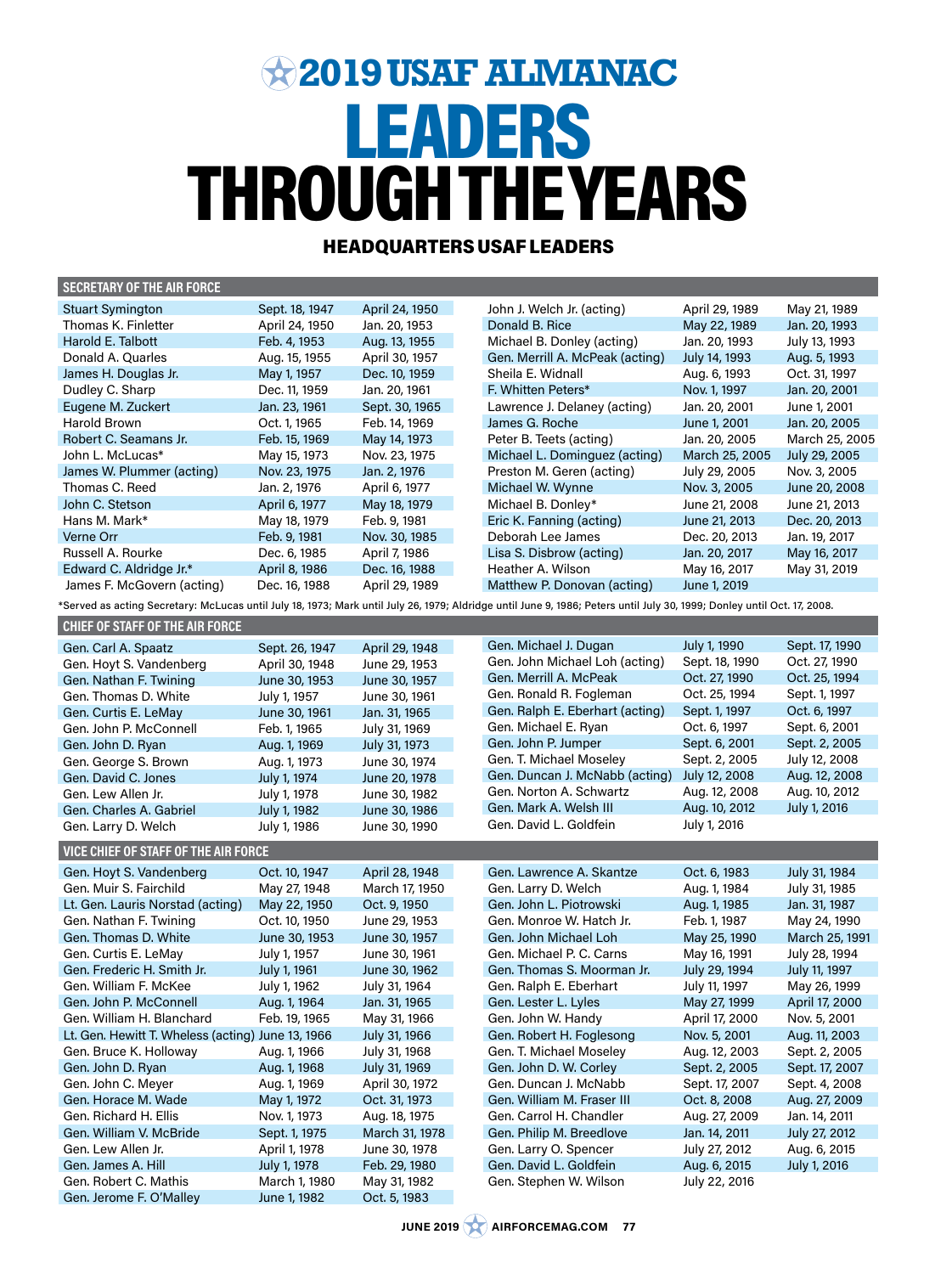## **CHIEF MASTER SERGEANT OF THE AIR FORCE**

| <b>CMSAF Paul W. Airey</b>      | April 3, 1967 | July 31, 1969  | CMSAF Gary R. Pfingston         | Aug. 1, 1990  | Oct. 25, 1994 |
|---------------------------------|---------------|----------------|---------------------------------|---------------|---------------|
| <b>CMSAF Donald L. Harlow</b>   | Aug. 1, 1969  | Sept. 30, 1971 | <b>CMSAF David J. Campanale</b> | Oct. 26, 1994 | Nov. 4, 1996  |
| <b>CMSAF Richard D. Kisling</b> | Oct. 1, 1971  | Sept. 30, 1973 | CMSAF Eric W. Benken            | Nov. 5, 1996  | July 30, 1999 |
| <b>CMSAF Thomas N. Barnes</b>   | Oct. 1, 1973  | July 31, 1977  | <b>CMSAF Frederick J. Finch</b> | July 30, 1999 | July 1, 2002  |
| <b>CMSAF Robert D. Gaylor</b>   | Aug. 1, 1977  | July 31, 1979  | <b>CMSAF Gerald R. Murray</b>   | July 1, 2002  | June 30, 2006 |
| CMSAF James M. McCoy            | Aug. 1, 1979  | July 31, 1981  | <b>CMSAF Rodney J. McKinley</b> | June 30, 2006 | June 30, 2009 |
| <b>CMSAF Arthur L. Andrews</b>  | Aug. 1, 1981  | July 31, 1983  | CMSAF James A. Roy              | June 30, 2009 | Jan. 24, 2013 |
| CMSAF Sam E. Parish             | Aug. 1, 1983  | June 30, 1986  | CMSAF James A. Cody             | Jan. 24, 2013 | Feb. 17, 2017 |
| <b>CMSAF James C. Binnicker</b> | July 1, 1986  | July 31, 1990  | CMSAF Kaleth O. Wright          | Feb. 17, 2017 |               |
|                                 |               |                |                                 |               |               |

## MAJOR COMMAND AND ANG LEADERS

This section presents the leaders of USAF's Major Commands and the Air National Guard (ANG) under a command's current designation. **Leaders of historic Air Force major commands (and of active commands' previous designations) are listed online.**

| <b>AIR COMBAT COMMAND</b>                         |                |                |
|---------------------------------------------------|----------------|----------------|
| Gen. John Michael Loh                             | June 1, 1992   | June 23, 1995  |
| Gen. Joseph W. Ralston                            | June 23, 1995  | Feb. 28, 1996  |
| Lt. Gen. Brett M. Dula (acting)                   | Feb. 28, 1996  | April 5, 1996  |
| Gen. Richard E. Hawley                            | April 5, 1996  | June 11, 1999  |
| Gen. Ralph E. Eberhart                            | June 11, 1999  | Feb. 8, 2000   |
| Gen. John P. Jumper                               | Feb. 8, 2000   | Aug. 25, 2001  |
| Lt. Gen. Donald G. Cook (acting)                  | Aug. 25, 2001  | Nov. 14, 2001  |
| Gen. Hal M. Hornburg                              | Nov. 14, 2001  | Nov. 17, 2004  |
| Lt. Gen. Bruce A. Wright (acting)                 | Nov. 17, 2004  | Feb. 3, 2005   |
| Lt. Gen. William Fraser III (acting) Feb. 3, 2005 |                | May 27, 2005   |
| Gen. Ronald E. Keys                               | May 27, 2005   | Oct. 2, 2007   |
| Gen. John D. W. Corley                            | Oct. 2, 2007   | Sept. 10, 2009 |
| Gen, William M. Fraser III                        | Sept. 10, 2009 | Sept. 13, 2011 |
| Gen. Gilmary Michael Hostage III                  | Sept. 13, 2011 | Nov. 4, 2014   |
| Gen. Herbert J. Carlisle                          | Nov. 4, 2014   | March 10, 2017 |
| Gen. James M. Holmes                              | March 10, 2017 |                |

For past leaders, see Tactical Air Command in Historic Major Command Leaders.

| AIR EDUCATION AND TRAINING COMMAND                 |                |                |
|----------------------------------------------------|----------------|----------------|
| Gen. Henry Viccellio Jr.                           | July 1, 1993   | June 20, 1995  |
| Gen. Billy J. Boles                                | June 20, 1995  | March 17, 1997 |
| Gen. Lloyd W. Newton                               | March 17, 1997 | June 22, 2000  |
| Gen. Hal M. Hornburg                               | June 22, 2000  | Nov. 10, 2001  |
| Lt. Gen. John D. Hopper Jr. (acting) Nov. 10, 2001 |                | Dec. 15, 2001  |
| Gen, Donald G. Cook                                | Dec. 15, 2001  | June 17, 2005  |
| Gen. William R. Looney III                         | June 17, 2005  | July 2, 2008   |
| Gen. Stephen R. Lorenz                             | July 2, 2008   | Nov. 17, 2010  |
| Gen. Edward A. Rice Jr.                            | Nov. 17, 2010  | Oct. 10, 2013  |
| Gen. Robin Rand                                    | Oct. 10, 2013  | July 21, 2015  |
| Lt. Gen. Darryl L. Roberson                        | July 21, 2015  | Nov. 16, 2017  |
| *Lt. Gen. Steven L. Kwast                          | Nov. 16, 2017  |                |

\*Lt. Gen. Marshall B. "Brad Webb was nominated to be AETC commander May 7.\* For past leaders see Air Training Command in Historic Major Command Leaders.

## **AIR FORCE GLOBAL STRIKE COMMAND**

| Lt. Gen. Frank G. Klotz    | Aug. 7, 2009  | Jan. 6, 2011  |
|----------------------------|---------------|---------------|
| Lt. Gen. James M. Kowalski | Jan. 6, 2011  | Oct. 23, 2013 |
| Lt. Gen. Stephen W. Wilson | Oct. 23, 2013 | July 28, 2015 |
| Gen. Robin Rand            | July 28, 2015 | Aug. 21, 2018 |
| Gen. Timothy M. Ray        | Aug. 21, 2018 |               |
|                            |               |               |

For past leaders, see Strategic Air Command in Historic Major Command leaders.

## **AIR FORCE MATERIEL COMMAND**

| Gen, Ronald W. Yates                                    | July 1, 1992   | June 30, 1995  |
|---------------------------------------------------------|----------------|----------------|
| Gen. Henry Viccellio Jr.                                | June 30, 1995  | May 9, 1997    |
| Lt. Gen. Kenneth Eickmann (acting) May 9, 1997          |                | May 29, 1997   |
| Gen. George T. Babbitt Jr.                              | May 29, 1997   | April 20, 2000 |
| Gen. Lester L. Lyles                                    | April 20, 2000 | Aug. 22, 2003  |
| Gen. Gregory S. Martin                                  | Aug. 22, 2003  | Aug. 19, 2005  |
| Gen, Bruce Carlson                                      | Aug. 19, 2005  | Nov. 21, 2008  |
| Gen, Donald J. Hoffman                                  | Nov. 21, 2008  | June 5, 2012   |
| Gen. Janet C. Wolfenbarger                              | June 5, 2012   | June 8, 2015   |
| Gen. Ellen M. Pawlikowski                               | June 8, 2015   | Sept. 1, 2018  |
| *Lt. Gen. Robert D. McMurry Jr. (interim) Sept. 1, 2018 |                |                |

\*Lt. Gen. Arnold W. Bunch Jr. was nominated Dec. 13, 2018, to be AFMC commander.

| AIR FORCE RESERVE COMMAND                      |                |               |
|------------------------------------------------|----------------|---------------|
| Maj. Gen. Robert A. McIntosh                   | Feb. 17, 1997  | June 9, 1998  |
| Maj. Gen. David R. Smith (acting) June 9, 1998 |                | Sept. 25, 199 |
| Lt. Gen. James E. Sherrard III                 | Sept. 25, 1998 | June 1, 2004  |

| Lt. Gen. James E. Sherrard III      | Sept. 25, 1998 | June 1, 2004  |
|-------------------------------------|----------------|---------------|
| Maj. Gen. J. J. Batbie Jr. (acting) | June 1, 2004   | June 24, 2004 |
| Lt. Gen. John A. Bradley            | June 24, 2004  | June 24, 2008 |
| Lt. Gen. Charles E. Stenner Jr.     | June 24, 2008  | July 30, 2012 |
| Lt. Gen. James F. Jackson           | July 30, 2012  | July 15, 2016 |
| Lt. Gen. Maryanne Miller            | July 15, 2016  | Sept. 7, 2018 |
| Lt. Gen. Richard W. Scobee          | Sept. 7, 2018  |               |

Sept. 25, 1998

For past leaders, see Air Force Reserve in Historic Major Command Leaders.

#### **AIR FORCE SPACE COMMAND**

| Gen. James V. Hartinger                         | Sept. 1, 1982  | July 30, 1984  |
|-------------------------------------------------|----------------|----------------|
| Gen. Robert T. Herres                           | July 30, 1984  | Oct. 1, 1986   |
| Maj. Gen. Maurice C. Padden                     | Oct. 1, 1986   | Oct. 29, 1987  |
| Lt. Gen. Donald J. Kutyna                       | Oct. 29, 1987  | March 29, 1990 |
| Lt. Gen. Thomas S. Moorman Jr.                  | March 29, 1990 | March 23, 1992 |
| Gen. Donald J. Kutyna                           | March 23, 1992 | June 30, 1992  |
| Gen. Charles A. Horner                          | June 30, 1992  | Sept. 13, 1994 |
| Gen. Joseph W. Ashy                             | Sept. 13, 1994 | Aug. 26, 1996  |
| Gen. Howell M. Estes III                        | Aug. 26, 1996  | Aug. 14, 1998  |
| Gen. Richard B. Myers                           | Aug. 14, 1998  | Feb. 22, 2000  |
| Gen. Ralph E. Eberhart                          | Feb. 22, 2000  | April 19, 2002 |
| Gen. Lance W. Lord                              | April 19, 2002 | April 1, 2006  |
| Lt. Gen. Frank G. Klotz (acting)                | April 1, 2006  | June 26, 2006  |
| Gen. Kevin P. Chilton                           | June 26, 2006  | Oct. 3, 2007   |
| Lt. Gen. Michael A. Hamel (acting) Oct. 3, 2007 |                | Oct. 12, 2007  |
| Gen. C. Robert Kehler                           | Oct. 12, 2007  | Jan. 5, 2011   |
| Gen. William L. Shelton                         | Jan. 5, 2011   | Aug. 15, 2014  |
| Gen. John E. Hyten                              | Aug. 15, 2014  | Oct. 25, 2016  |
| Gen. John W. Raymond                            | Oct. 25, 2016  |                |

#### **AIR FORCE SPECIAL OPERATIONS COMMAND**

| Maj. Gen. Thomas E. Eggers    | May 22, 1990  | June 30, 1991 |
|-------------------------------|---------------|---------------|
| Maj. Gen. Bruce L. Fister     | June 30, 1991 | July 22, 1994 |
| Maj. Gen. James L. Hobson Jr. | July 22, 1994 | July 9, 1997  |
| Maj. Gen. Charles R. Holland  | July 9, 1997  | Aug. 5, 1999  |
| Lt. Gen. Maxwell C. Bailey    | Aug. 5, 1999  | Jan. 16, 2002 |
| Lt. Gen. Paul V. Hester       | Jan. 16, 2002 | July 1, 2004  |
| Lt. Gen. Michael W. Wooley    | July 1, 2004  | Nov. 27, 2007 |
| Lt. Gen. Donald C. Wurster    | Nov. 27, 2007 | June 24, 2011 |
| Lt. Gen. Eric E. Fiel         | June 24, 2011 | July 3, 2014  |
| Lt. Gen. Bradley A. Heithold  | July 3, 2014  | July 19, 2016 |
| Lt. Gen. Marshall B. Webb     | July 19, 2016 |               |

\*Lt. Gen. James C. Slife was confirmed as incoming AFSOC commander March 28.

| <b>AIR MOBILITY COMMAND</b>         |               |               |
|-------------------------------------|---------------|---------------|
| Gen. Hansford T. Johnson            | June 1, 1992  | Aug. 25, 1992 |
| Gen. Ronald R. Fogleman             | Aug. 25, 1992 | Oct. 18, 1994 |
| Gen. Robert L. Rutherford           | Oct. 18, 1994 | July 15, 1996 |
| Gen. Walter Kross                   | July 15, 1996 | Aug. 3, 1998  |
| Gen. Charles T. Robertson Jr.       | Aug. 3, 1998  | Nov. 5, 2001  |
| Gen. John W. Handy                  | Nov. 5, 2001  | Sept. 7, 2005 |
| Lt. Gen. Christopher Kelly (acting) | Sept. 7, 2005 | Oct. 14, 2005 |
| Gen, Duncan J. McNabb               | Oct. 14, 2005 | Sept. 7, 2007 |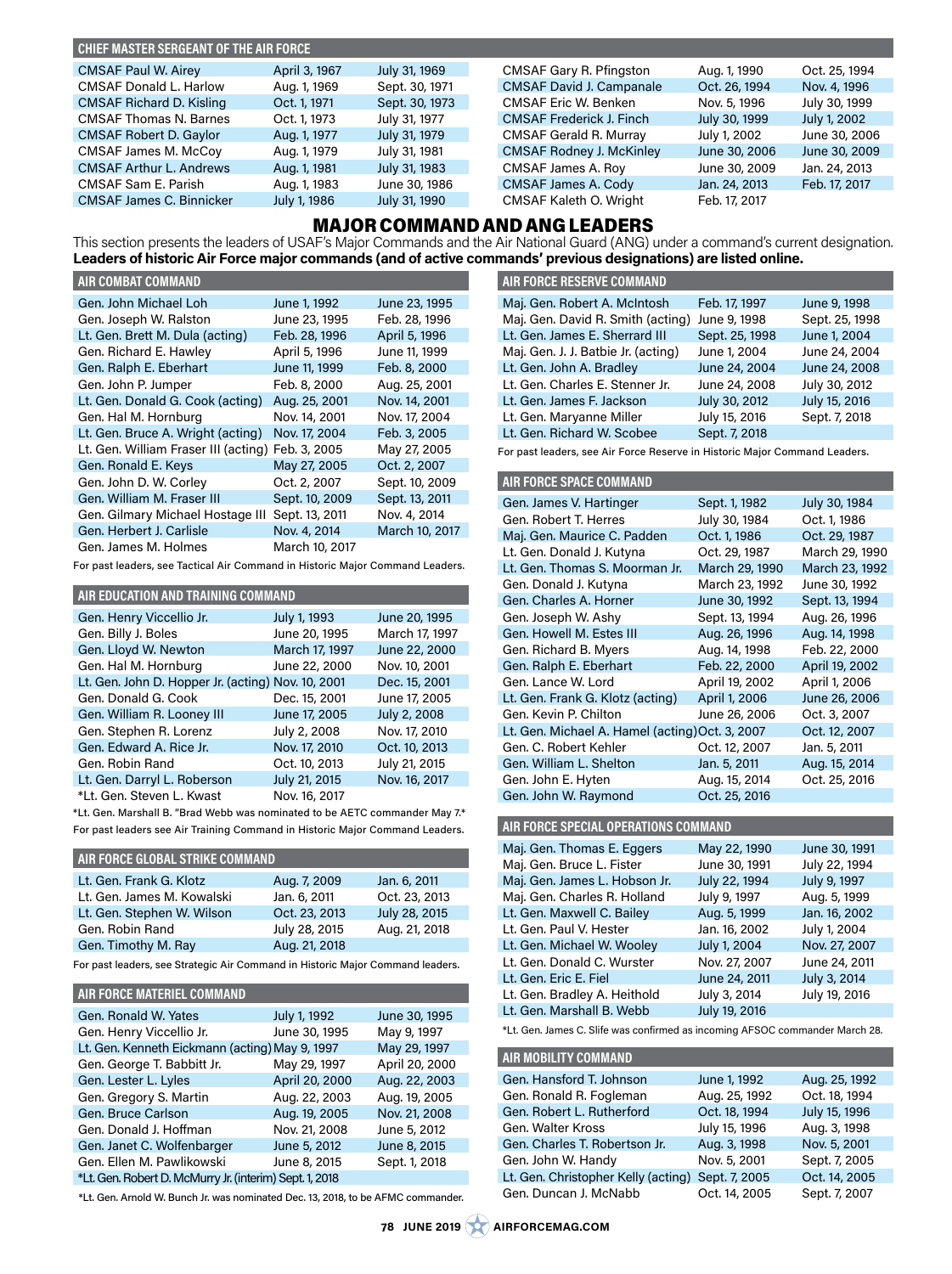## MAJOR COMMAND AND ANG LEADERS (continued)

| Gen. Arthur J. Lichte       | Sept. 7, 2007 | Nov. 20, 2009 |
|-----------------------------|---------------|---------------|
| Gen. Raymond E. Johns Jr.   | Nov. 20, 2009 | Nov. 30, 2012 |
| Gen, Paul J. Selva          | Nov. 30, 2012 | May 5, 2014   |
| Gen, Darren W. McDew        | May 5, 2014   | Aug. 11, 2015 |
| Gen, Carlton D. Everhart II | Aug. 11, 2015 | Sept. 7, 2018 |
| Gen. Maryanne Miller        | Sept. 7, 2018 |               |

For past leaders, see Military Airlift Command in Historic Major Command Leaders.

| <b>AIR NATIONAL GUARD</b>                       |                |                |
|-------------------------------------------------|----------------|----------------|
| Col. William A. R. Robertson                    | Nov. 28, 1945  | October 1948   |
| Maj. Gen. George G. Finch                       | October 1948   | Sept. 25, 1950 |
| Maj. Gen. Earl T. Ricks                         | Oct. 13, 1950  | Jan. 4, 1954   |
| Maj. Gen. Winston P. Wilson                     | Jan. 26, 1954  | Aug. 5, 1962   |
| Maj. Gen. I. G. Brown                           | Aug. 6, 1962   | April 19, 1974 |
| Maj. Gen. John J. Pesch                         | April 20, 1974 | Jan. 31, 1977  |
| Maj. Gen. John T. Guice                         | Feb. 1, 1977   | April 1, 1981  |
| Maj. Gen. John B. Conaway                       | April 1, 1981  | Nov. 1, 1988   |
| Maj. Gen. Philip G. Killey                      | Nov. 1, 1988   | Jan. 28, 1994  |
| Maj. Gen. Donald W. Shepperd                    | Jan. 28, 1994  | Jan. 28, 1998  |
| Maj. Gen. Paul A. Weaver Jr.                    | Jan. 28, 1998  | Dec. 3, 2001   |
| Brig. Gen. David Brubaker (acting) Dec. 3, 2001 |                | June 3, 2002   |
| Lt. Gen. Daniel James III                       | June 3, 2002   | May 20, 2006   |
| Lt. Gen. Craig R. McKinley                      | May 20, 2006   | Nov. 17, 2008  |
| Maj. Gen. Emmett Titshaw (acting)               | Nov. 17, 2008  | Feb. 2, 2009   |
| Lt. Gen. Harry M. Wyatt III                     | Feb. 2, 2009   | March 22, 2013 |
| Lt. Gen. Stanley E. Clarke III                  | March 22, 2013 | Dec. 18, 2015  |
| Maj. Gen. Brian G. Neal (acting)                | Dec. 18, 2015  | May 10, 2016   |
| Lt. Gen. L. Scott Rice                          | May 10, 2016   |                |
|                                                 |                |                |
| <b>PACIFIC AIR FORCES</b>                       |                |                |

| Gen. Laurence S. Kuter                            | July 1, 1957   | Aug. 1, 1959   |
|---------------------------------------------------|----------------|----------------|
| Gen. Emmett O'Donnell Jr.                         | Aug. 1, 1959   | Aug. 1, 1963   |
| Gen. Jacob E. Smart                               | Aug. 1, 1963   | Aug. 1, 1964   |
| Gen, Hunter Harris Jr.                            | Aug. 1, 1964   | Feb. 1, 1967   |
| Gen. John D. Ryan                                 | Feb. 1, 1967   | Aug. 1, 1968   |
| Gen. Joseph J. Nazzaro                            | Aug. 1, 1968   | Aug. 1, 1971   |
| Gen. Lucius D. Clay Jr.                           | Aug. 1, 1971   | Oct. 1, 1973   |
| Gen. John W. Vogt Jr.                             | Oct. 1, 1973   | July 1, 1974   |
| Gen. Louis L. Wilson Jr.                          | July 1, 1974   | June 3, 1977   |
| Lt. Gen. James A. Hill                            | June 3, 1977   | June 15, 1978  |
| Lt. Gen. James D. Hughes                          | June 15, 1978  | June 8, 1981   |
| Lt. Gen. Arnold W. Braswell                       | June 8, 1981   | Oct. 8, 1983   |
| Gen. Jerome F. O'Malley                           | Oct. 8, 1983   | Sept. 25, 1984 |
| Gen. Robert W. Bazley                             | Sept. 25, 1984 | Dec. 16, 1986  |
| Gen. Jack I. Gregory                              | Dec. 16, 1986  | July 22, 1988  |
| Gen. Merrill A. McPeak                            | July 22, 1988  | Nov. 5, 1990   |
| Lt. Gen. James B. Davis                           | Nov. 5, 1990   | Feb. 19, 1991  |
| Gen. Jimmie V. Adams                              | Feb. 19, 1991  | Jan. 22, 1993  |
| Gen. Robert L. Rutherford                         | Jan. 22, 1993  | Oct. 12, 1994  |
| Gen. John G. Lorber                               | Oct. 12, 1994  | July 7, 1997   |
| Gen. Richard B. Myers                             | July 7, 1997   | July 23, 1998  |
| Gen. Patrick K. Gamble                            | July 23, 1998  | April 9, 2001  |
| Lt. Gen. Lansford E. Trapp (acting) April 9, 2001 |                | May 4, 2001    |
| Gen. William J. Begert                            | May 4, 2001    | July 2, 2004   |
| Gen, Paul V. Hester                               | July 2, 2004   | Nov. 30, 2007  |
| Gen, Carrol H. Chandler                           | Nov. 30, 2007  | Aug. 19, 2009  |
| Gen. Gary L. North                                | Aug. 19, 2009  | Aug. 3, 2012   |
| Gen, Herbert J. Carlisle                          | Aug. 3, 2012   | Oct. 16, 2014  |
| Gen. Lori J. Robinson                             | Oct. 16, 2014  | May 11, 2016   |
| Lt. Gen. Russell J. Handy (acting)                | May 11, 2016   | July 12, 2016  |
| Gen. Terrence J. O'Shaughnessy                    | July 12, 2016  | July 26, 2018  |
| Gen. Charles Q. Brown Jr.                         | July 26, 2018  |                |

For past leaders, see Far East Air Forces in Historic Major Command Leaders.

### **US AIR FORCES IN EUROPE**

| Lt. Gen. John K. Cannon                           | Aug. 7, 1945 | Aug. 14, 1947 |
|---------------------------------------------------|--------------|---------------|
| Brig. Gen. John F. McBlain (acting) Aug. 14, 1947 |              | Oct. 20, 1947 |



**A C-17 is marshaled at Barksdale AFB, La. Its cargo will support the US Strategic Bomber Task Force in Europe.**

| Lt. Gen. Curtis E. LeMay            | Oct. 20, 1947  | Oct. 16, 1948  |
|-------------------------------------|----------------|----------------|
| Lt. Gen. John K. Cannon             | Oct. 16, 1948  | Jan. 21, 1951  |
| <b>Gen. Lauris Norstad</b>          | Jan. 21, 1951  | July 27, 1953  |
| Lt. Gen. William H. Tunner          | July 27, 1953  | July 1, 1957   |
| Gen. Frank F. Everest               | July 1, 1957   | Aug. 1, 1959   |
| Gen. Frederic H. Smith Jr.          | Aug. 1, 1959   | July 1, 1961   |
| Gen. Truman H. Landon               | July 1, 1961   | Aug. 1, 1963   |
| Gen. Gabriel P. Disosway            | Aug. 1, 1963   | Aug. 1, 1965   |
| Gen. Bruce K. Holloway              | Aug. 1, 1965   | Aug. 1, 1966   |
| Gen. Maurice A. Preston             | Aug. 1, 1966   | Aug. 1, 1968   |
| Gen. Horace M. Wade                 | Aug. 1, 1968   | Aug. 1, 1969   |
| Gen. Joseph R. Holzapple            | Feb. 1, 1969   | Sept. 1, 1971  |
| Gen, David C. Jones                 | Sept. 1, 1971  | July 1, 1974   |
| Gen. John W. Vogt                   | July 1, 1974   | Sept. 1, 1975  |
| Gen, Richard H. Ellis               | Sept. 1, 1975  | Aug. 1, 1977   |
| Gen. William J. Evans               | Aug. 1, 1977   | Aug. 1, 1978   |
| Gen. John W. Pauly                  | Aug. 1, 1978   | Aug. 1, 1980   |
| Gen, Charles A, Gabriel             | Aug. 1, 1980   | June 30, 1982  |
| Gen. Billy M. Minter                | July 1, 1982   | Nov. 1, 1984   |
| Gen. Charles L. Donnelly Jr.        | Nov. 1, 1984   | May 1, 1987    |
| Gen. William L. Kirk                | May 1, 1987    | April 12, 1989 |
| Gen. Michael J. Dugan               | April 12, 1989 | June 26, 1990  |
| Gen, Robert C, Oaks                 | June 26, 1990  | July 29, 1994  |
| Gen. James L. Jamerson              | July 29, 1994  | July 17, 1995  |
| Gen. Richard E. Hawley              | July 17, 1995  | April 4, 1996  |
| Gen. Michael E. Ryan                | April 4, 1996  | Oct. 6, 1997   |
| Lt. Gen. William J. Begert (acting) | Oct. 6, 1997   | Dec. 5, 1997   |
| Gen. John P. Jumper                 | Dec. 5, 1997   | Jan. 13, 2000  |
| Gen. Gregory S. Martin              | Jan. 13, 2000  | Aug. 12, 2003  |
| Gen. Robert H. Foglesong            | Aug. 12, 2003  | Dec. 6, 2005   |
| Gen. William T. Hobbins             | Dec. 6, 2005   | Dec. 10, 2007  |
| Lt. Gen. Robert D. Bishop Jr.       | Dec. 10, 2007  | Jan. 9, 2008   |
| Gen. Roger A. Brady                 | Jan. 9, 2008   | Dec. 13, 2010  |
| Gen. Mark A. Welsh III              | Dec. 13, 2010  | July 31, 2012  |
| Gen. Philip M. Breedlove            | July 31, 2012  | May 10, 2013   |
| Lt. Gen. Noel T. Jones (acting)     | May 10, 2013   | Aug. 2, 2013   |
| Gen. Frank Gorenc                   | Aug. 2, 2013   | Aug. 11, 2016  |
| Gen. Tod D. Wolters                 | Aug. 11, 2016  | May 1, 2019    |
| Gen. Gen. Jeffrey L. Harrigian      | May 1, 2019    |                |

For past leaders, see US Strategic Air Forces in Europe in Historic Major Command Leaders.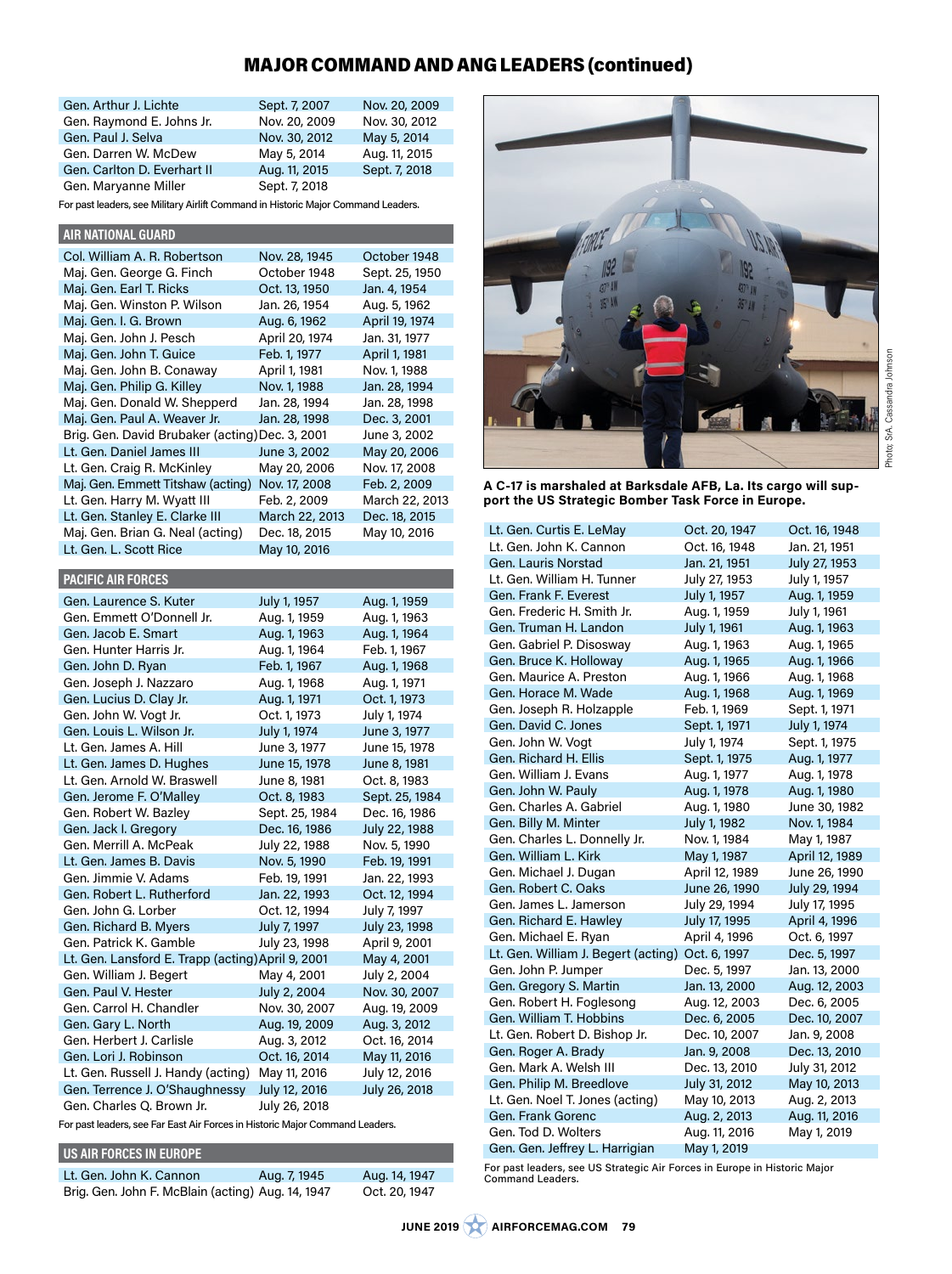## HEADQUARTERS DOD LEADERS

| <b>SECRETARY OF DEFENSE</b>                    |                |                |                                                 |                          |                |
|------------------------------------------------|----------------|----------------|-------------------------------------------------|--------------------------|----------------|
| James V. Forrestal                             | Sept. 17, 1947 | March 28, 1949 | Caspar W. Weinberger                            | Jan. 21, 1981            | Nov. 23, 1987  |
| Louis A. Johnson                               | March 28, 1949 | Sept. 19, 1950 | Frank C. Carlucci                               | Nov. 23, 1987            | Jan. 20, 1989  |
| George C. Marshall                             | Sept. 21, 1950 | Sept. 12, 1951 | Richard B. Cheney                               | March 21, 1989           | Jan. 20, 1993  |
| Robert A. Lovett                               | Sept. 17, 1951 | Jan. 20, 1953  | Les Aspin                                       | Jan. 21, 1993            | Feb. 3, 1994   |
| Charles E. Wilson                              | Jan. 28, 1953  | Oct. 8, 1957   | William J. Perry                                | Feb. 3, 1994             | Jan. 23, 1997  |
| Neil H. McElroy                                | Oct. 9, 1957   | Dec. 1, 1959   | William S. Cohen                                | Jan. 24, 1997            | Jan. 20, 2001  |
| Thomas S. Gates                                | Dec. 2, 1959   | Jan. 20, 1961  | Donald H. Rumsfeld                              | Jan. 20, 2001            | Dec. 18, 2006  |
| Robert S. McNamara                             | Jan. 21, 1961  | Feb. 29, 1968  | Robert M. Gates                                 | Dec. 18, 2006            | July 1, 2011   |
| Clark M. Clifford                              | March 1, 1968  | Jan. 20, 1969  | Leon E. Panetta                                 | July 1, 2011             | Feb. 27, 2013  |
| Melvin R. Laird                                | Jan. 22, 1969  | Jan. 29, 1973  | <b>Chuck Hagel</b>                              | Feb. 27, 2013            | Feb. 17, 2015  |
| Elliot L. Richardson                           | Jan. 30, 1973  | May 24, 1973   | Ashton B. Carter                                | Feb. 17, 2015            | Jan. 19, 2017  |
| James R. Schlesinger                           | July 2, 1973   | Nov. 19, 1975  | James N. Mattis                                 | Jan. 20, 2017            | Dec. 31, 2018  |
| Donald H. Rumsfeld                             | Nov. 20, 1975  | Jan. 20, 1977  | *Patrick. M. Shanahan (acting)                  | Jan. 1, 2019             |                |
| <b>Harold Brown</b>                            | Jan. 21, 1977  | Jan. 20, 1981  | * Nominated to be SECDEF May 10, 2019           |                          |                |
| <b>CHAIRMAN OF THE JOINT CHIEFS OF STAFF</b>   |                |                |                                                 |                          |                |
| Gen. of the Army Omar N. Bradley Aug. 16, 1949 |                | Aug. 15, 1953  | Adm. William J. Crowe Jr., USN                  | Oct. 1, 1985             | Sept. 30, 1989 |
| Adm. Arthur W. Radford, USN                    | Aug. 15, 1953  | Aug. 15, 1957  | Gen. Colin L. Powell, USA                       | Oct. 1, 1989             | Sept. 30, 1993 |
| Gen. Nathan F. Twining, USAF                   | Aug. 15, 1957  | Sept. 30, 1960 | Adm. David Jeremiah, USN (acting) Oct. 1, 1993  |                          | Oct. 24, 1993  |
| Gen. Lyman L. Lemnitzer, USA                   | Oct. 1, 1960   | Sept. 30, 1962 | Gen. John M. Shalikashvili, USA                 | Oct. 25, 1993            | Sept. 30, 1997 |
| Gen. Maxwell D. Taylor, USA                    | Oct. 1, 1962   | July 1, 1964   | Gen. Henry H. Shelton, USA                      | Oct. 1, 1997             | Oct. 1, 2001   |
| Gen. Earle G. Wheeler, USA                     | July 3, 1964   | July 2, 1970   | Gen. Richard B. Myers, USAF                     | Oct. 1, 2001             | Sept. 30, 2005 |
| Adm. Thomas H. Moorer, USN                     | July 2, 1970   | July 1, 1974   | Gen. Peter Pace, USMC                           | Sept. 30, 2005           | Oct. 1, 2007   |
| Gen. George S. Brown, USAF                     | July 1, 1974   | June 20, 1978  | Adm. Michael G. Mullen, USN                     | Oct. 1, 2007             | Sept. 30, 2011 |
| Gen. David C. Jones, USAF                      | June 21, 1978  | June 18, 1982  | Gen. Martin E. Dempsey, USA                     | Sept. 30, 2011           | Sept. 25, 2015 |
| Gen. John W. Vessey Jr., USA                   | June 18, 1982  | Sept. 30, 1985 | Gen. Joseph F. Dunford Jr., USMC Sept. 25, 2015 |                          |                |
|                                                |                |                |                                                 |                          |                |
| VICE CHAIRMAN OF THE JOINT CHIEFS OF STAFF     |                |                |                                                 |                          |                |
| Gen. Robert T. Herres, USAF                    | Feb. 6, 1987   | Feb. 28, 1990  | Gen. Peter Pace, USMC                           | Oct. 1, 2001             | Aug. 12, 2005  |
| Adm. David E. Jeremiah, USN                    | March 1, 1990  | Feb. 28, 1994  | Adm. Edmund Giambastiani Jr., USN Aug. 12, 2005 |                          | Aug. 3, 2007   |
| Adm. William A. Owens, USN                     | March 1, 1994  | Feb. 27, 1996  | Gen. James E. Cartwright, USMC Aug. 4, 2007     |                          | Aug. 4, 2011   |
| Gen. Joseph W. Ralston, USAF                   | March 1, 1996  | Feb. 29, 2000  | Adm. James A. Winnefeld Jr., USN Aug. 4, 2011   |                          | July 31, 2015  |
| Gen. Richard B. Myers, USAF                    | March 1, 2000  | Oct. 1, 2001   | Gen. Paul J. Selva, USAF                        | July 31, 2015            |                |
| 雕<br>۵<br>爆                                    |                | @ *            | 0                                               | j<br>$\circledcirc$<br>哪 | €              |
|                                                |                |                |                                                 |                          |                |

**The US Joint Chiefs in 2015. Pictured are (left to right): USAF Gen. Paul Selva, Vice Chairman, Joint Chiefs of Staff; USMC Gen. Joseph Dunford Jr., Chairman, Joint Chiefs of Staff; Gen. Mark Milley, Army Chief of Staff; Adm. John Richardson, Chief of Naval Operations; Gen. Robert Neller, Commandant, Marine Corps; Gen. David Goldfein, Air Force Chief of Staff; and Gen. Joseph Lengyel, National Guard Bureau Chief.**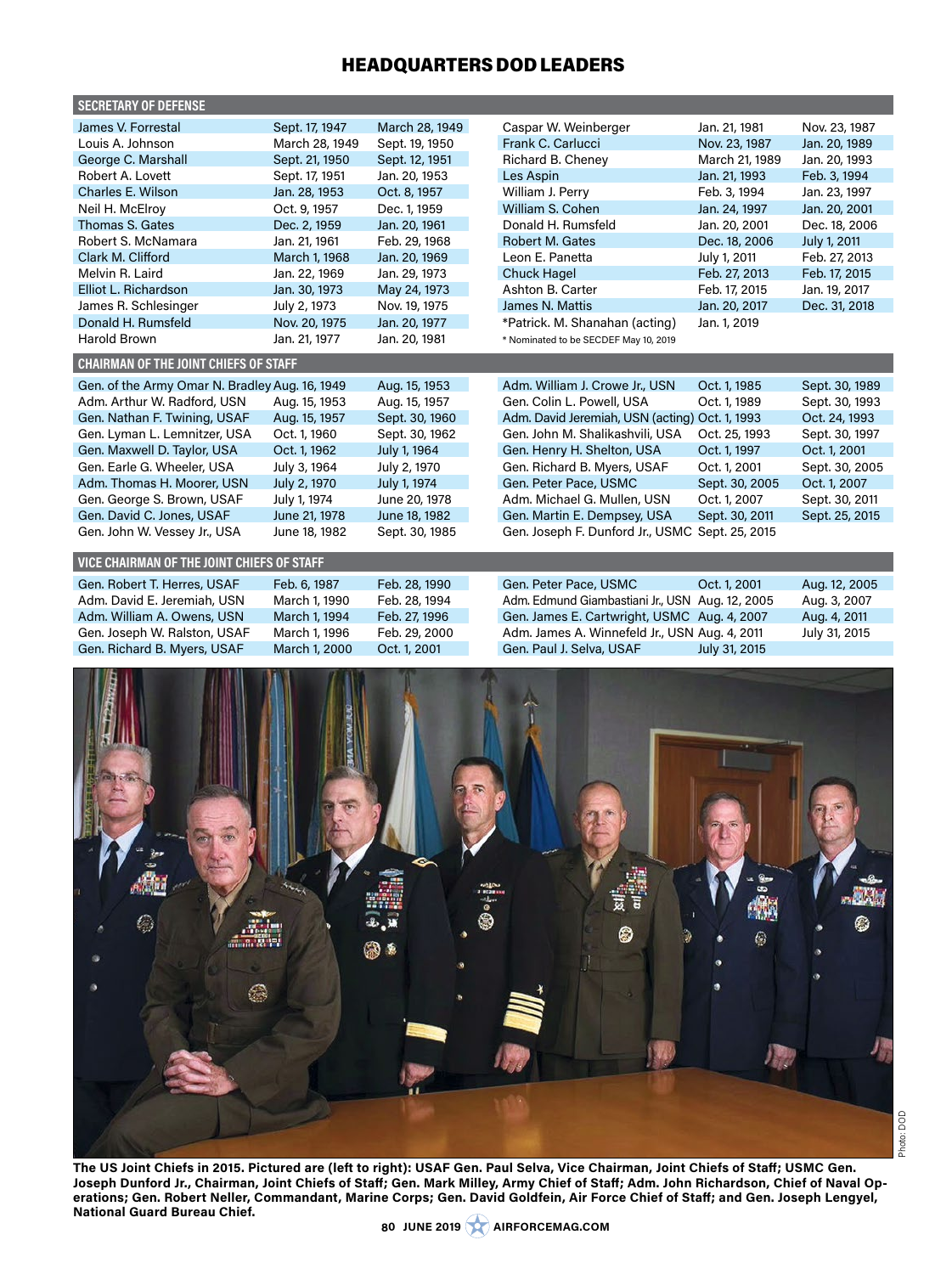# UNIFIED COMMAND, NATIONAL GUARD BUREAU, AND NORAD LEADERS

This section presents the leaders of DOD's Unified Commands, the National Guard Bureau, and NORAD under the current designation. **Leaders of historic DOD commands (and of active commands' previous designations) are listed online.**



**USAF Gen. Douglas Fraser, commander of US Southern Command, briefs reporters at the Pentagon in 2010.**

#### **US AFRICA COMMAND**

| Gen. William E. Ward, USA                     | Oct. 1, 2008  | March 9, 2011 |  |
|-----------------------------------------------|---------------|---------------|--|
| Gen. Carter F. Ham, USA                       | March 9, 2011 | April 5, 2013 |  |
| Gen. David M. Rodriguez, USA                  | April 5, 2013 | July 18, 2016 |  |
| Gen. Thomas D. Waldhauser, USMC July 18, 2016 |               |               |  |

#### **US CENTRAL COMMAND**

| Gen. Robert C. Kingston, USA                         | Jan. 1, 1983   | Nov. 27, 1985                 |
|------------------------------------------------------|----------------|-------------------------------|
| Gen. George B. Crist, USMC                           | Nov. 27, 1985  | Nov. 23, 1988                 |
| Gen. H. Norman Schwarzkopf, USA Nov. 23, 1988        |                | Aug. 9, 1991                  |
| Gen. Joseph P. Hoar, USMC                            | Aug. 9, 1991   | Aug. 5, 1994                  |
| Gen. J. H. Binford Peay III, USA                     | Aug. 5, 1994   | Aug. 13, 1997                 |
| Gen. Anthony C. Zinni, USMC                          | Aug. 13, 1997  | July 6, 2000                  |
| Gen. Tommy R. Franks, USA                            | July 6, 2000   | July 7, 2003                  |
| Gen. John P. Abizaid, USA                            | July 7, 2003   | March 16, 2007                |
| Adm. William J. Fallon, USN                          | March 16, 2007 | March 31, 2008                |
| Lt. Gen. Martin Dempsey, USA (acting) March 31, 2008 |                | Oct. 31, 2008                 |
| Gen. David H. Petraeus, USA                          | Oct. 31, 2008  | June 30, 2010                 |
| Lt. Gen. John R. Allen, USMC (acting) June 30, 2010  |                | Aug. 11, 2010                 |
| Gen. James N. Mattis, USMC                           | Aug. 11, 2010  | March 22, 2013                |
| Gen. Lloyd J. Austin III, USA                        |                | March 22, 2013 March 30, 2016 |
| Gen. Joseph L. Votel, USA                            |                | March 30, 2016 March 28, 2019 |
| Gen. Kenneth F. McKenzie Jr., USMC March 28, 2019    |                |                               |

#### **US EUROPEAN COMMAND**

| Gen. Matthew B. Ridgway, USA    | Aug. 1, 1952  | July 11, 1953 |
|---------------------------------|---------------|---------------|
| Gen. Alfred M. Gruenther, USA   | July 11, 1953 | Nov. 20, 1956 |
| Gen. Lauris Norstad, USAF       | Nov. 20, 1956 | Nov. 1, 1962  |
| Gen. Lyman L. Lemnitzer, USA    | Nov. 1, 1962  | May 5, 1969   |
| Gen. Andrew J. Goodpaster, USA  | May 5, 1969   | Nov. 1, 1974  |
| Gen. Alexander M. Haig Jr., USA | Nov. 1, 1974  | June 27, 1979 |
| Gen. Bernard W. Rogers, USA     | June 27, 1979 | June 25, 1987 |
| Gen. John R. Galvin, USA        | June 25, 1987 | June 23, 1992 |
| Gen. John M. Shalikashvili, USA | June 23, 1992 | Oct. 21, 1993 |
| Gen. George A. Joulwan, USA     | Oct. 21, 1993 | July 10, 1997 |
| Gen. Wesley K. Clark, USA       | July 10, 1997 | May 2, 2000   |
| Gen. Joseph W. Ralston, USAF    | May 2, 2000   | Jan. 16, 2003 |
| Gen. James L. Jones, USMC       | Jan. 16, 2003 | Dec. 4, 2006  |
| Gen. Bantz J. Craddock, USA     | Dec. 4, 2006  | June 30, 2009 |
| Adm. James G. Stavridis, USN    | June 30, 2009 | May 10, 2013  |
| Gen. Philip M. Breedlove, USAF  | May 10, 2013  | May 3, 2016   |
| Gen. Curtis M. Scaparrotti, USA | May 3, 2016   | May 3, 2019   |
| Gen. Tod D. Wolters, USAF       | May 3, 2019   |               |

| <b>US NORTHERN COMMAND</b>           |                              |                |
|--------------------------------------|------------------------------|----------------|
| Gen. Ralph E. Eberhart, USAF         | Oct. 1, 2002                 | Nov. 5, 2004   |
| Adm. Timothy J. Keating, USN         | Nov. 5, 2004                 | March 23, 2007 |
| Gen. Victor E. Renuart Jr., USAF     | March 23, 2007               | May 19, 2010   |
| Adm. James A. Winnefeld Jr., USN     | May 19, 2010                 | Aug. 4, 2011   |
| Gen. Charles H. Jacoby Jr., USA      | Aug. 4, 2011                 | Dec. 5, 2014   |
| Adm. William E. Gortney, USN         | Dec. 5, 2014                 | May 13, 2016   |
| Gen. Lori J. Robinson, USAF          | May 13, 2016                 | May 24, 2018   |
| Gen. Terrence J. O'Shaughnessy       | May 24, 2018                 |                |
| <b>US PACIFIC COMMAND</b>            |                              |                |
| Adm. John H. Towers, USN             | Jan. 1, 1947                 | Feb. 28, 1947  |
| Adm. Louis E. Denfeld, USN           | Feb. 28, 1947                | Dec. 3, 1947   |
| Adm. Dewitt C. Ramsey, USN           | Dec. 3, 1947                 | April 30, 1949 |
| Adm. Arthur W. Radford, USN          | April 30, 1949               | July 10, 1953  |
| Adm. Felix B. Stump, USN             | July 10, 1953                | July 31, 1958  |
| Adm. Harry D. Felt, USN              | July 31, 1958                | June 30, 1964  |
| Adm. U. S. Grant Sharp, USN          | June 30, 1964                | July 31, 1968  |
| Adm. John S. McCain Jr., USN         | July 31, 1968                | Sept. 1, 1972  |
| Adm. Noel A. M. Gayler, USN          | Sept. 1, 1972                | Aug. 30, 1976  |
| Adm. Maurice E. Weisner, USN         | Aug. 30, 1976                | Oct. 31, 1979  |
| Adm. Robert L. J. Long, USN          | Oct. 31, 1979                | July 1, 1983   |
| Adm. William J. Crowe Jr., USN       | July 1, 1983                 | Sept. 18, 1985 |
| Adm. Ronald J. Hays Jr., USN         | Sept. 18, 1985               | Sept. 30, 1988 |
| Adm. Huntington Hardisty, USN        | Sept. 30, 1988               | March 1, 1991  |
| Adm. Charles R. Larson, USN          | March 1, 1991                | July 11, 1994  |
| Lt. Gen. Harold Fields, USA (acting) | July 11, 1994                | July 19, 1994  |
| Adm. Richard C. Macke, USN           | July 19, 1994                | Jan. 31, 1996  |
| Adm. Joseph W. Prueher, USN          | Jan. 31, 1996                | Feb. 20, 1999  |
| Adm. Dennis C. Blair, USN            | Feb. 20, 1999                | May 2, 2002    |
| Adm. Thomas B. Fargo, USN            | May 2, 2002                  | Feb. 26, 2005  |
| Adm. William J. Fallon, USN          | Feb. 26, 2005                | March 12, 2007 |
| Lt. Gen. Daniel Leaf, USAF (acting)  | March 12, 2007               | March 26, 2007 |
| Adm. Timothy J. Keating, USN         | March 26, 2007 Oct. 19, 2009 |                |
| Adm. Robert F. Willard, USN          | Oct. 19, 2009                | March 9, 2012  |
| Adm. Samuel J. Locklear III, USN     | March 9, 2012                | May 27, 2015   |
| Adm. Harry B. Harris Jr., USN        | May 27, 2015                 | May 31, 2018   |



Adm. Philip S. Davidson, USN May 31, 2018

**NORAD Commander Gen. Terrence O'Shaughnessy speaks to subordinate commanders following the change of command ceremony at Peterson AFB, Colo., May 24, 2018.**

**JUNE 2019 AIRFORCEMAG.COM 81**